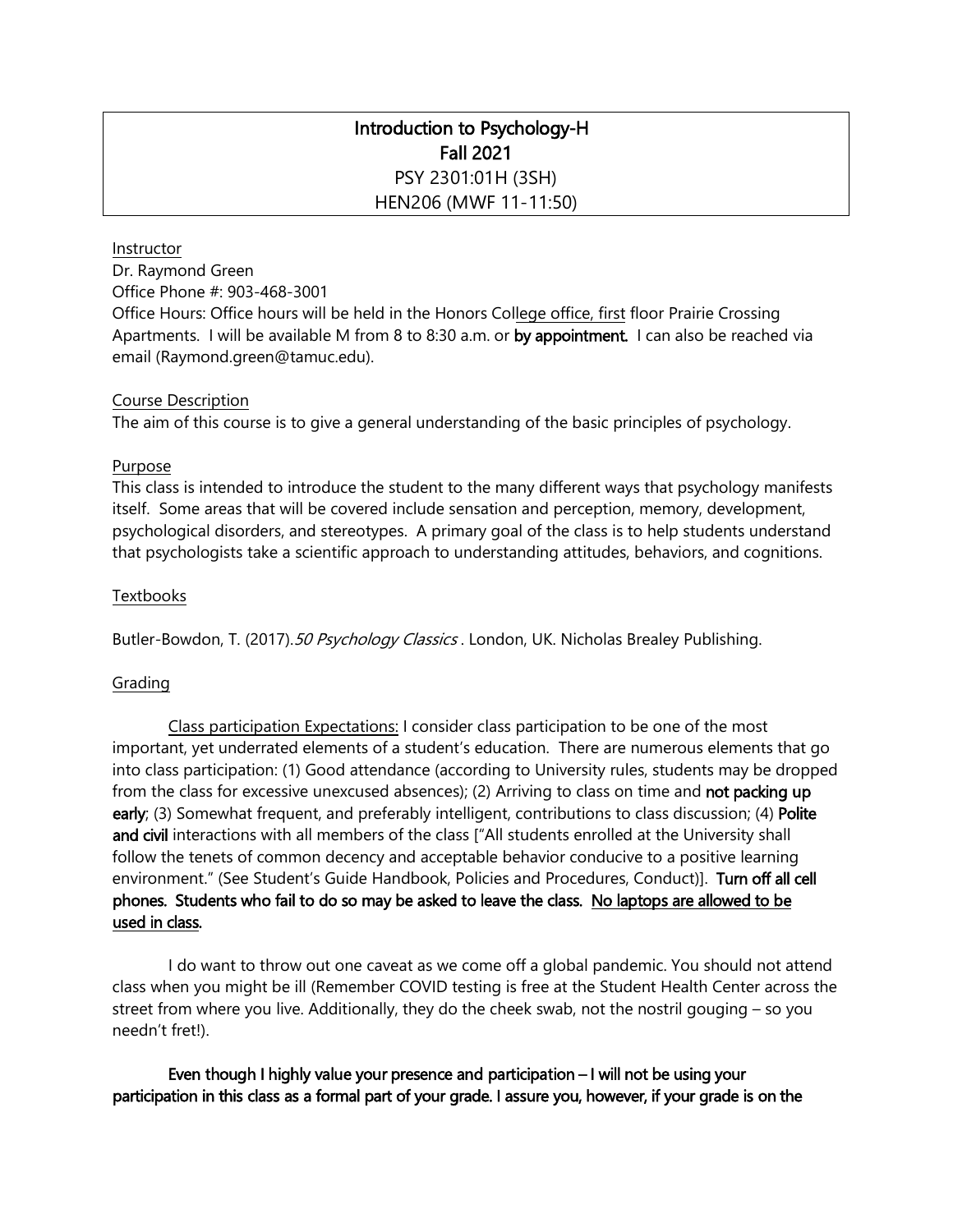# cusp and you've been an active participant in class, you are much more likely to receive the benefit of the doubt (and hence, the higher grade).

Oral/Online Presentation: Each student will be assigned a chapter from the text. You will do a brief (no longer than 10 minute) presentation on the reading. It should not be a recitation of what you read. Rather, who was the author? What key point (or points) were they trying to make? How does their reading fit in with our class? More details will be provided in the handout. Total=10%

 Questions: To nudge you to read, but more importantly to interact with your peers doing the presentation, I am going to ask you to prepare questions for 12 of the readings. Questions should be high quality – that is, they should speak to the content and application of the reading. They should not be things like "Did you like the reading?" Questions must be submitted on D2L the evening before the presentation in order to receive credit. **Total=4%**

Exams: Exams will constitute a major portion of your course grade. First, there is a ton of information covered in this class. Measuring your understanding, at least partially through exam, makes sense. Second, as an introductory level class, part of my job is to prepare you for college. You'll take a lot of exams in college – hopefully I can help you improve that skill.

There will be 5 exams (four tests during the semester and one during the final exam period). The lowest of your test grades will be dropped. Your exam grades are worth a total of 40% of your class grade (thus, once your lowest grade has been dropped each exam is worth 10% of your grade).

NO MAKE-UP EXAMS WILL BE GIVEN!!!!!!!!!!!!!!! I mean this. Exams may be rescheduled, without penalty, only when arrangements have been made in advance of the testing date. I expect people to come to me within the first week of class if they have conflicts with the exam dates. Make-ups will only be given in the case of verifiable medical or legal emergencies. Verifiable means that written documentation is provided (e.g., signed doctors' notes, court appearance tickets, newspaper obituaries). The final decision concerning make-up exams rests with the instructor. If no valid excuse (in the opinion of the professor) is presented your exam grade is a zero and this will become the exam grade that you drop.

Exams will include both multiple choice questions and essays. None of these exams are cumulative (except where the course material itself is naturally cumulative). You are responsible for all lecture and reading materials.

No cell phones are allowed on desks during exam day. In addition, calls may not be received – if you answer the phone your exam will be forfeited (unless arrangements are made with me ahead of time). Apple Watches, and the like, should be removed and stored out of sight during the exam. Total=40%

Peerwise Multiple Choice Assignments: One way to study for exams is to write practice questions. A well written multiple choice question indicates that the writer (a) knew the right answer; (b) understood the content deeply enough to provide compelling, yet wrong, alternative choices. To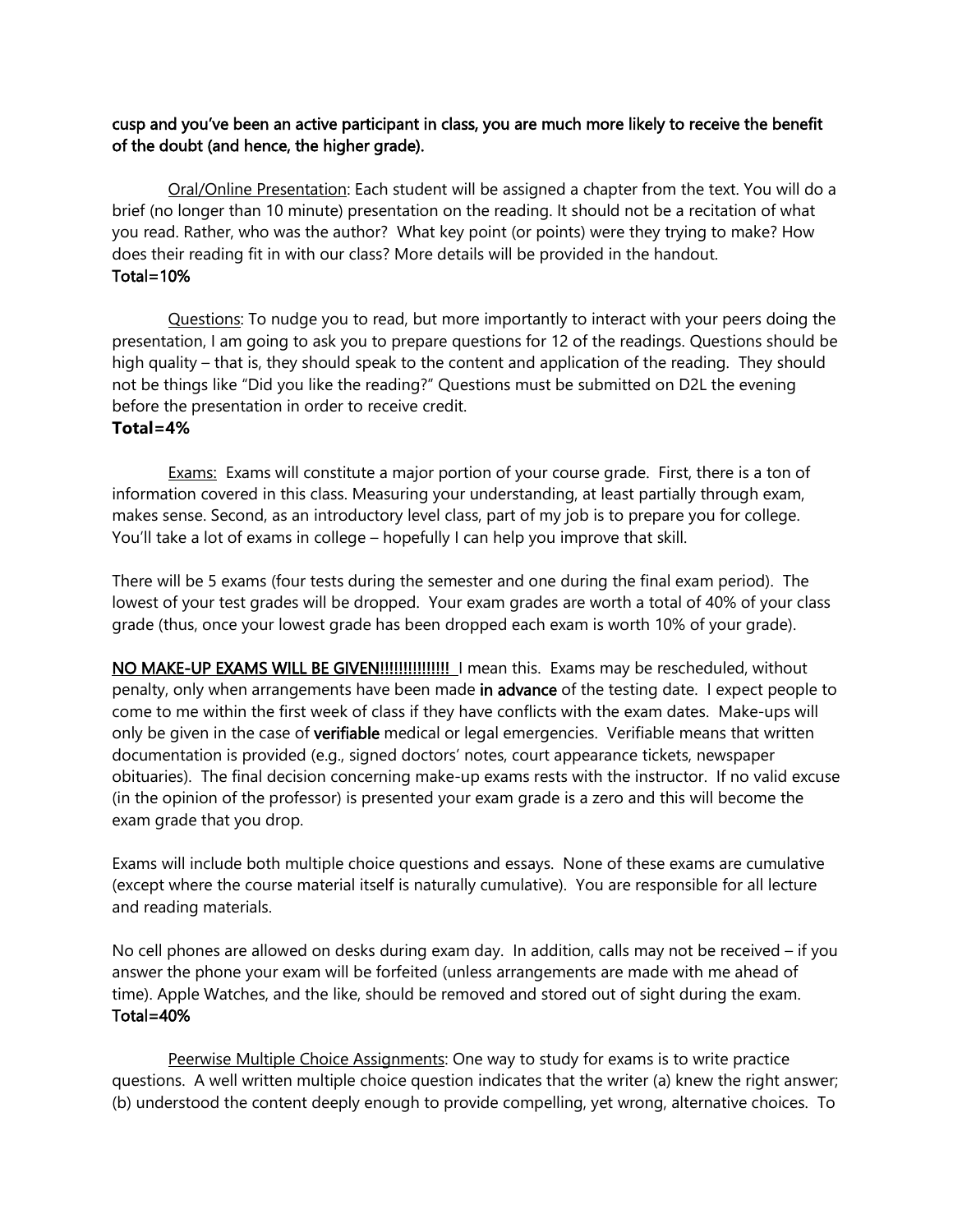motivate you to do this, and to provide your peers with practice questions you will have to create a minimum of 3 questions per exam (Exams 1-4) through the Peerwise application. Further details on how to access the website and on expectations for the questions will be provided on a separate handout. Total=6%

Social Norm and Myth Busting Papers: You have two papers to write this semester. One paper, worth 10% of your grade, will explore your experience with violating a social norm. The second paper, worth 20% of your grade, will ask you to weigh in on one of the debates raised in your 50 Psychology Classics text. I will provide the class with a list of these debates - you will sign up for one of those, with a cap of no more than three students covering a topic (it gets boring to read the same paper over and over again!) Papers should be submitted on D2L. Reminder: I am not required to accept assignments that are turned in after the due date, so I suggest that you turn the assignments in on time. Absence from class does not remove your responsibility for turning the assignment in on time. More details on these papers will be provided in separate handouts. Total=30%

Subject Pool Requirement: As part of your course requirement, you will need to participate in a total of 4 experimental credits of research studies. In order to participate in experiments you will need to register in the Experiment Management System (EMS). If you do this within the first two weeks of the semester you will receive a ½ experimental credit.

These studies will be conducted by various faculty and students (graduate and undergraduate) in the department of Psychology and Special Education. Research credit will depend on the nature of the study and the time required.

Your participation in these studies is vital in order for the department to accomplish its research goals, make its contribution to the development of psychological science, and demonstrate what Texas A&M University-Commerce does in the national and international frontier of knowledge. Furthermore, the studies will give you an opportunity to learn about some of the things we do in this field and may turn out to be fun for you as well.

You have the right not to participate in these studies. If you decide not to participate in these studies, you will be given an alternative educational opportunity. Additionally, you cannot participate in these activities if you are younger than 18.

# This requirement is worth 10 percent of your grade. You will either receive 10% for full completion of the requirement or 0% for anything less.

Your grade will be determined as follows:

| Oral Presentation        | 10% |
|--------------------------|-----|
| Questions                | 4%  |
| Exams                    | 40% |
| Peerwise MC              | 6%  |
| Subject Pool Requirement | 10% |
| Two Papers               | 30% |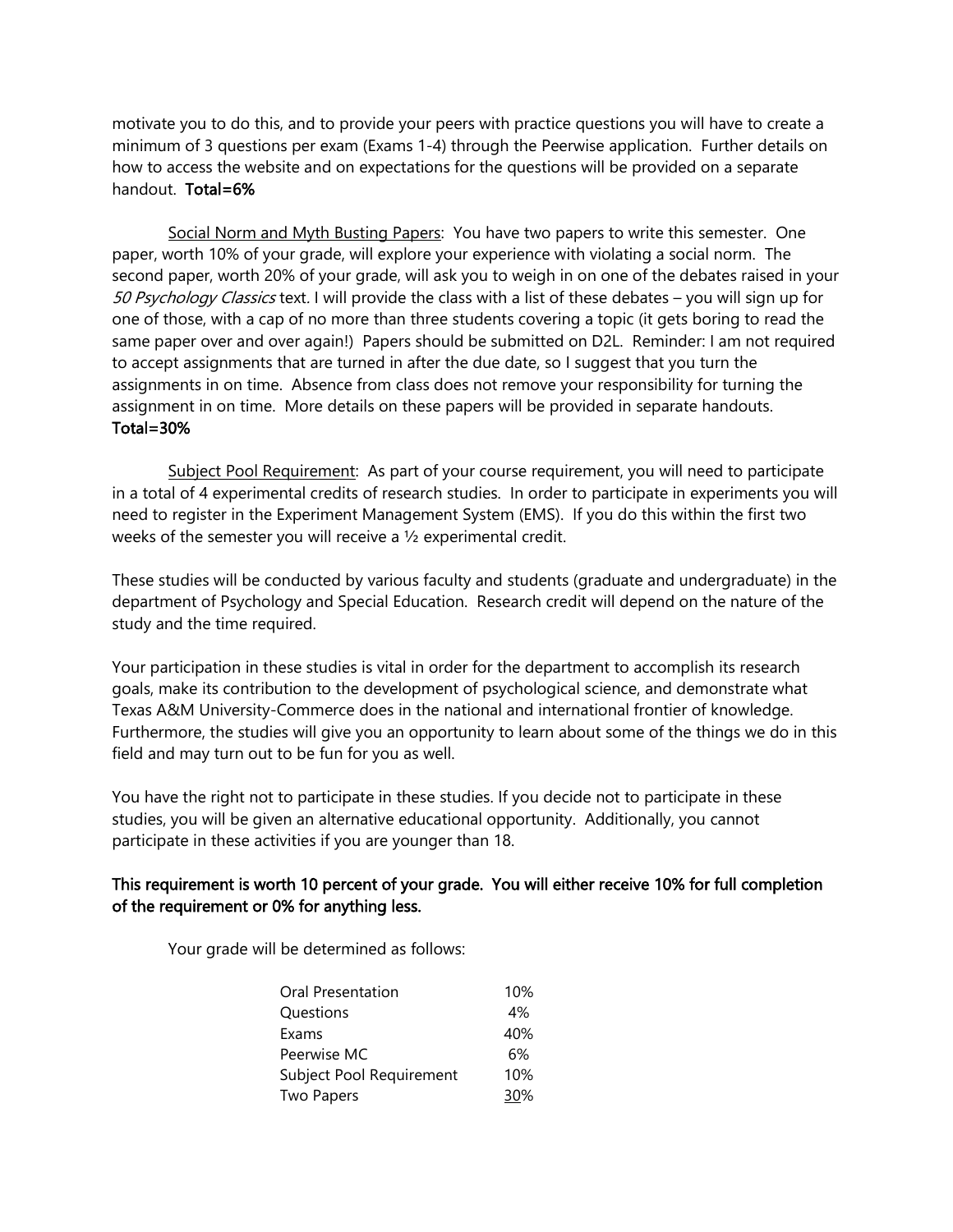Final grades are based on the total number of points earned during the term in accordance, generally, with the following levels of proficiency: A = 90-99; B = 80-89; C = 70-79; D = 65-69; F = below 65.

# 100%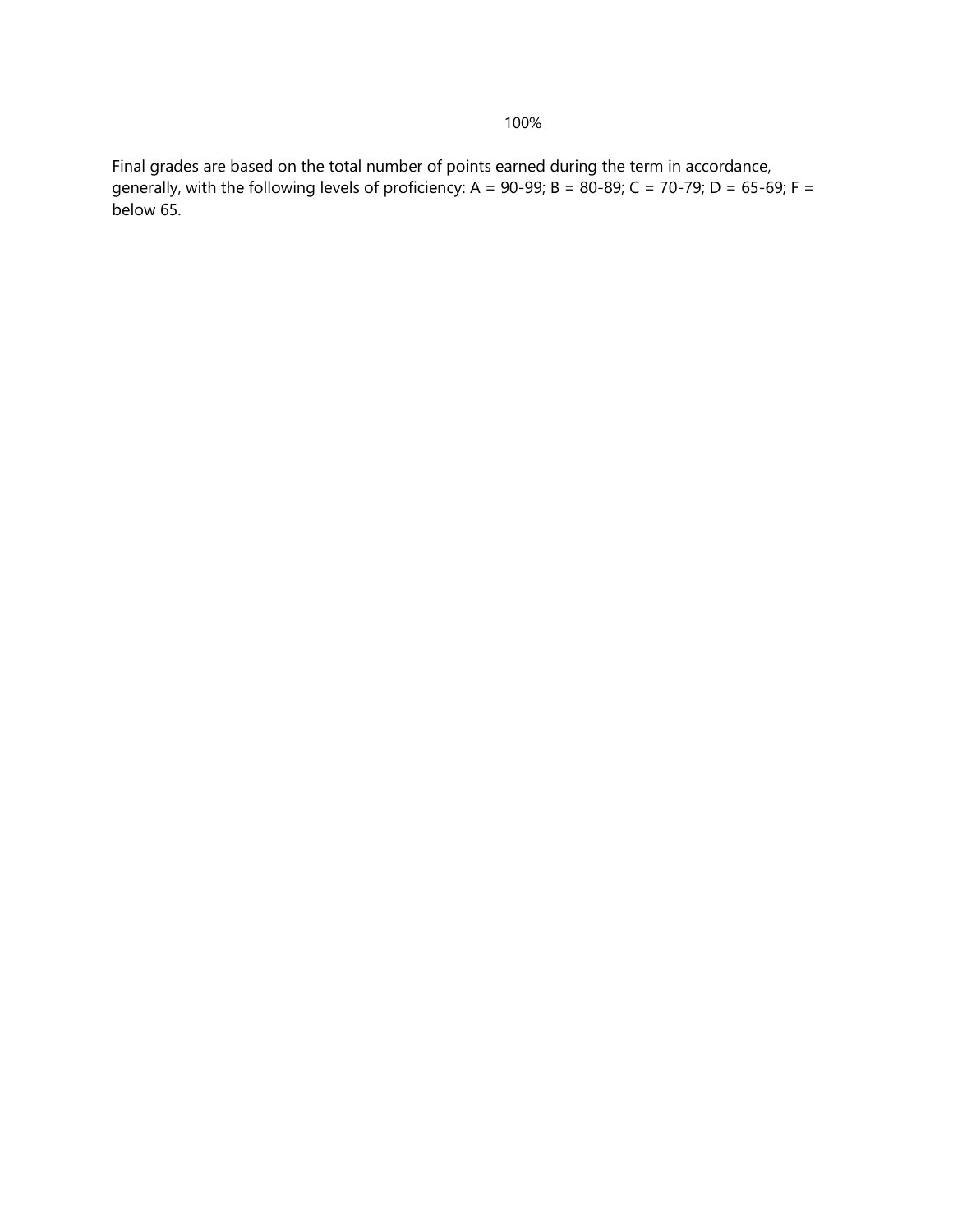#### Other important information

### (1) COVID-19 Information

Students should not attend class when ill or after exposure to anyone with a communicable illness. Communicate such instances directly with your instructor. Faculty will work to support the student getting access to missed content or completing missed assignments.

# (2) ADA Statement

The Americans with Disabilities Act (ADA) is a federal anti-discrimination statute that provides comprehensive civil rights protection for persons with disabilities. Among other things, this legislation requires that all students with disabilities be guaranteed a learning environment that provides for reasonable accommodation of their disabilities. If you have a disability requiring an accommodation, please contact:

### Office of Student Disability Resources and Services

Texas A&M University-Commerce Gee Library- Room 132 Phone (903) 886-5150 or (903) 886-5835 Fax (903) 468-8148 Email:

Website: [Office of Student Disability Resources and Services](http://www.tamuc.edu/campusLife/campusServices/studentDisabilityResourcesAndServices/) [http://www.tamuc.edu/campusLife/campusServices/studentDisabilityResourcesAndServic](http://www.tamuc.edu/campusLife/campusServices/studentDisabilityResourcesAndServices/) [es/](http://www.tamuc.edu/campusLife/campusServices/studentDisabilityResourcesAndServices/)

### (3) Statement on Nondiscrimination:

A&M-Commerce will comply in the classroom, and in online courses, with all federal and state laws prohibiting discrimination and related retaliation on the basis of race, color, religion, sex, national origin, disability, age, genetic information or veteran status. Further, an environment free from discrimination on the basis of sexual orientation, gender identity, or gender expression will be maintained.

(4) "All students enrolled at the University shall follow the tenets of common decency and acceptable behavior conducive to a positive learning environment." (See Student's Guide Handbook, Policies and Procedures, Conduct). Turn off all cell phones. Texting during class is forbidden.

Further, students at Texas A&M University-Commerce are expected to maintain high standards of integrity and honesty in all of their scholastic work. For more details and the definition of academic dishonesty see the following procedures:

[Undergraduate Academic Dishonesty 13.99.99.R0.03](http://www.tamuc.edu/aboutUs/policiesProceduresStandardsStatements/rulesProcedures/13students/undergraduates/13.99.99.R0.03UndergraduateAcademicDishonesty.pdf)

[http://www.tamuc.edu/aboutUs/policiesProceduresStandardsStatements/rulesProcedures](http://www.tamuc.edu/aboutUs/policiesProceduresStandardsStatements/rulesProcedures/13students/undergraduates/13.99.99.R0.03UndergraduateAcademicDishonesty.pdf) [/13students/undergraduates/13.99.99.R0.03UndergraduateAcademicDishonesty.pdf](http://www.tamuc.edu/aboutUs/policiesProceduresStandardsStatements/rulesProcedures/13students/undergraduates/13.99.99.R0.03UndergraduateAcademicDishonesty.pdf)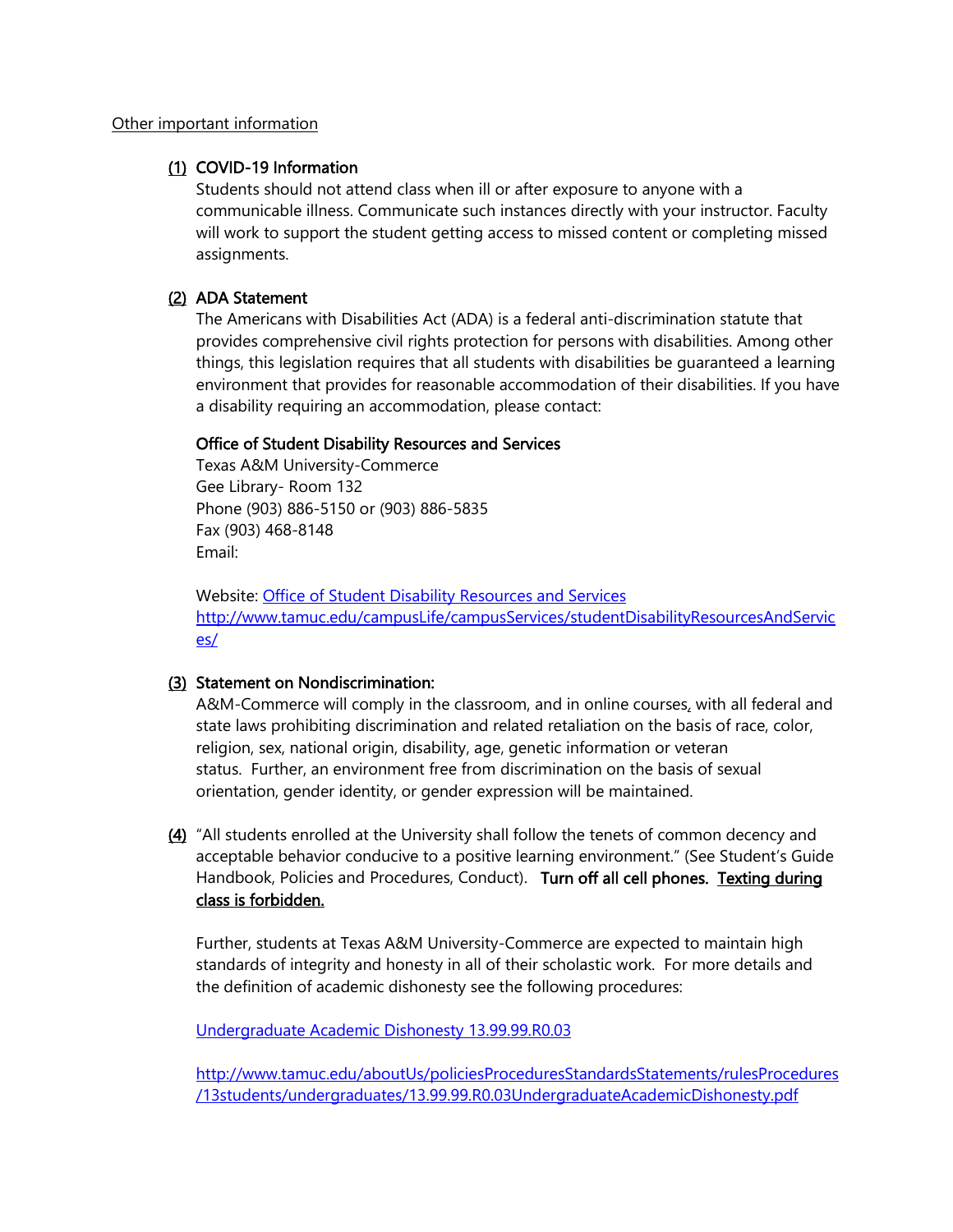- (5) Texas Senate Bill 11 (Government Code 411.2031, et al.) authorizes the carrying of a concealed handgun in Texas A&M University-Commerce buildings only by persons who have been issued and are in possession of a Texas License to Carry a Handgun. Qualified law enforcement officers or those who are otherwise authorized to carry a concealed handgun in the State of Texas are also permitted to do so. Pursuant to Penal Code (PC) 46.035 and A&M-Commerce Rule 34.06.02R1, license holders may not carry a concealed handgun in restricted locations. For a list of locations, please refer to [\(http://www.tamuc.edu/aboutUs/policiesProceduresStandardsStatements/rulesProcedure](http://www.tamuc.edu/aboutUs/policiesProceduresStandardsStatements/rulesProcedures/34SafetyOfEmployeesAndStudents/34.06.02.R1.pdf) [s/34SafetyOfEmployeesAndStudents/34.06.02.R1.pdf\)](http://www.tamuc.edu/aboutUs/policiesProceduresStandardsStatements/rulesProcedures/34SafetyOfEmployeesAndStudents/34.06.02.R1.pdf) and or consult your event organizer). Pursuant to PC 46.035, the open carrying of handguns is prohibited on all A&M-Commerce campuses. Report violations to the University Police Department at 903-886-5868 or 9-1-1.
- (6) The Counseling Center at A&M-Commerce, located in the Halladay Building, Room 203, offers counseling services, educational programming, and connection to community resources for students. Students have 24/7 access to the Counseling Center's crisis assessment services by calling 903-886-5145. For more information regarding Counseling Center events and confidential services, please visit [www.tamuc.edu/counsel](http://www.tamuc.edu/counsel)

#### (7) D2L Information:

All course sections offered by Texas A&M University-Commerce have a corresponding course shell in the myLeo Online Learning Management System (LMS). Below are technical requirements

LMS Requirements: <https://community.brightspace.com/s/article/Brightspace-Platform-Requirements>

LMS Browser Support: [https://documentation.brightspace.com/EN/brightspace/requirements/all/browser\\_supp](https://documentation.brightspace.com/EN/brightspace/requirements/all/browser_support.htm) [ort.htm](https://documentation.brightspace.com/EN/brightspace/requirements/all/browser_support.htm)

YouSeeU Virtual Classroom Requirements: [https://support.youseeu.com/hc/en-us/articles/115007031107-Basic-System-](https://support.youseeu.com/hc/en-us/articles/115007031107-Basic-System-Requirements)**[Requirements](https://support.youseeu.com/hc/en-us/articles/115007031107-Basic-System-Requirements)** 

You will need your campus-wide ID (CWID) and password to log into the course. If you do not know your CWID or have forgotten your password, contact the Center for IT Excellence (CITE) at 903.468.6000 or [helpdesk@tamuc.edu.](mailto:helpdesk@tamuc.edu)

Personal computer and internet connection problems do not excuse the requirement to complete all course work in a timely and satisfactory manner. Each student needs to have a backup method to deal with these inevitable problems. These methods might include the availability of a backup PC at home or work, the temporary use of a computer at a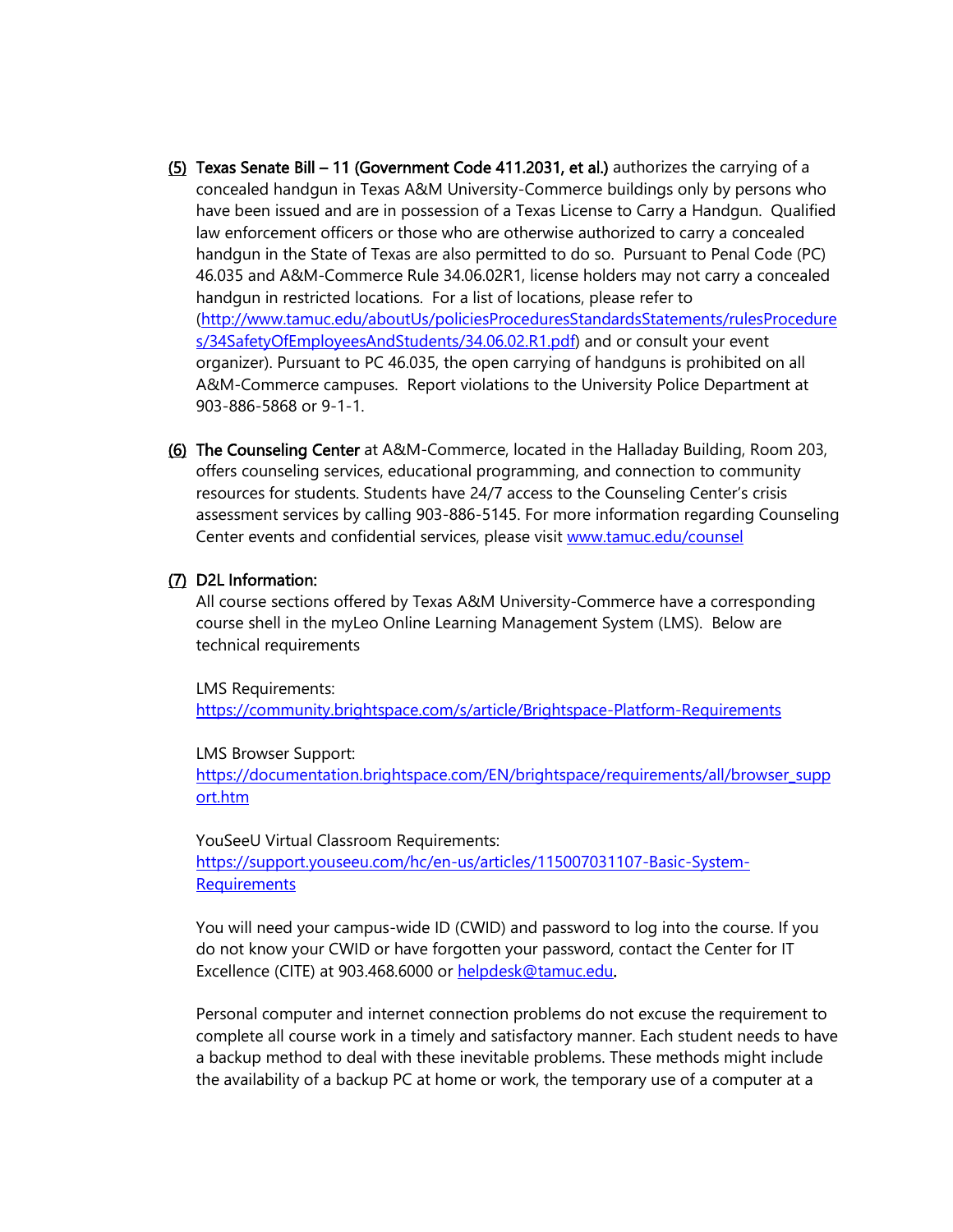friend's home, the local library, office service companies, Starbucks, a TAMUC campus open computer lab, etc.

If you are having technical difficulty with any part of Brightspace, please contact Brightspace Technical Support at 1-877-325-7778. Other support options can be found here:

<https://community.brightspace.com/support/s/contactsupport>

### (8) Attendance:

For more information about the attendance policy please visit the **Attendance** webpage and [Procedure 13.99.99.R0.01.](http://www.tamuc.edu/aboutUs/policiesProceduresStandardsStatements/rulesProcedures/13students/academic/13.99.99.R0.01.pdf) <http://www.tamuc.edu/admissions/registrar/generalInformation/attendance.aspx>

[http://www.tamuc.edu/aboutUs/policiesProceduresStandardsStatements/rulesProcedures](http://www.tamuc.edu/aboutUs/policiesProceduresStandardsStatements/rulesProcedures/13students/academic/13.99.99.R0.01.pdf) [/13students/academic/13.99.99.R0.01.pdf](http://www.tamuc.edu/aboutUs/policiesProceduresStandardsStatements/rulesProcedures/13students/academic/13.99.99.R0.01.pdf)

Finally, I cannot stress enough the importance of contacting me immediately if you find that you are having trouble with the course material. Come to my office hours, use my email, IM me on Facebook, ask me questions before, during, and after class. If we catch a problem early, it can be cured. I can do nothing for you when approached after the semester has been completed.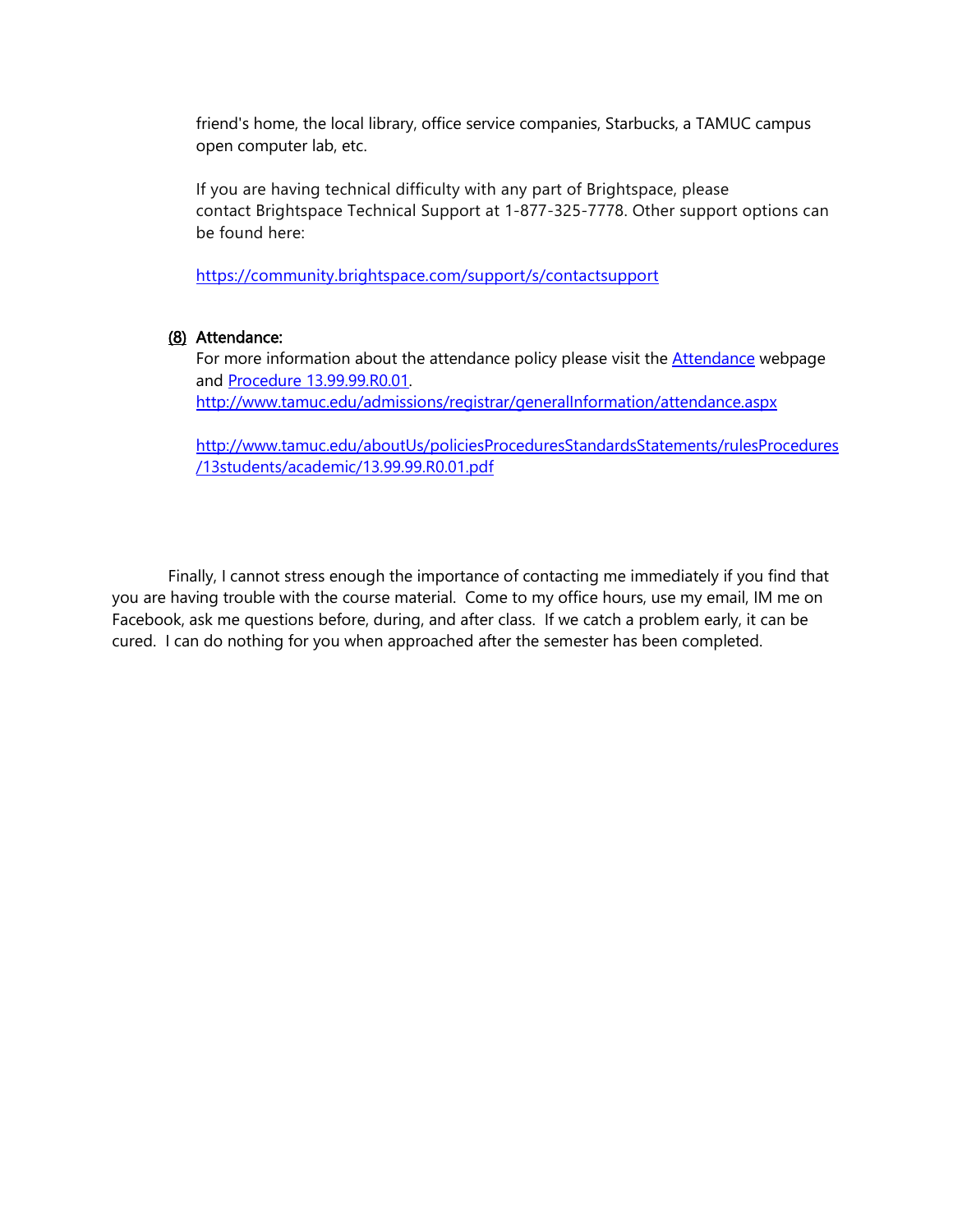# **Schedule**

| Date                                                                        | <u>Topic</u>                   | Reading     |  |  |
|-----------------------------------------------------------------------------|--------------------------------|-------------|--|--|
| 8/30 - Mon.                                                                 | Class Introduction             |             |  |  |
| $9/1 - Weds.$                                                               | Origins and Key Ideas          |             |  |  |
| $9/3 - Fri.$                                                                | Key Ideas                      | 1,3,19,31   |  |  |
| 9/6 - Mon.                                                                  | Labor Day - No Class           |             |  |  |
| $9/8$ – Weds.                                                               | Memory                         |             |  |  |
| 9/10 - Fri.                                                                 | Memory                         |             |  |  |
| $9/13 - Mon.$                                                               | <b>Behavioral Neuroscience</b> | 25,43       |  |  |
| $9/15 - Weds.$                                                              | <b>Behavioral Neuroscience</b> |             |  |  |
| 9/17 - Fri.                                                                 | <b>Behavioral Neuroscience</b> |             |  |  |
| 9/20 - Mon.                                                                 | Exam #1                        |             |  |  |
| $9/22 - Weds.$                                                              | Sensation and Perception       | 21,22,33    |  |  |
| 9/24 - Fri.                                                                 | Sensation and Perception       |             |  |  |
| 9/27 - Mon.                                                                 | Sensation and Perception       |             |  |  |
| 9/29 - Weds.                                                                | <b>States of Consciousness</b> |             |  |  |
| $10/1 - Fri.$                                                               | <b>States of Consciousness</b> |             |  |  |
| 10/4 - Mon.                                                                 | <b>States of Consciousness</b> |             |  |  |
| 10/6 -- Weds.                                                               | Learning                       | 12,20,49    |  |  |
| 10/8 -- Fri.                                                                | Learning                       |             |  |  |
| 10/11 - Mon.                                                                | Learning                       |             |  |  |
| 10/13 -- Weds.                                                              | Exam #2                        |             |  |  |
| 10/15 -- Fri.                                                               | Social Psychology              | 2,10,37     |  |  |
| $10/18 - Mon.$                                                              | Social                         |             |  |  |
| 10/20 - Weds.                                                               | Social                         | HW#1 Due    |  |  |
| 10/22 -- Fri.                                                               | Sex and Gender                 |             |  |  |
| 10/25 -- Mon.                                                               | Sex and Gender                 |             |  |  |
| 10/27 - Weds.                                                               | Exam #3                        |             |  |  |
| 10/29 - Fri.                                                                | Library Research Day for HW#2  |             |  |  |
| 11/1 - Mon.                                                                 | Lifespan Development           | 15,38,42    |  |  |
| 11/3 - Weds.                                                                | Lifespan Development           |             |  |  |
| https://www.theatlantic.com/family/archive/2018/06/marshmallow-test/561779/ |                                |             |  |  |
| $11/5 - Fri.$                                                               | Lifespan Development           |             |  |  |
| $11/8 - Mon.$                                                               | Lifespan Development           |             |  |  |
| 11/10 - Weds.                                                               | Health Psychology              |             |  |  |
| $11/12$ – Fri.                                                              | Health Psychology              |             |  |  |
| $11/15 - Mon.$                                                              | Exam $#4$                      |             |  |  |
| $11/17 - Weds.$                                                             | Personality                    | 6,9,32,36   |  |  |
| $11/19 - Fri.$                                                              | Personality                    | Hw#2 Due    |  |  |
| 11/22 - Mon.                                                                | Personality                    |             |  |  |
| 11/24- Weds.                                                                | Thanksgiving Break - No Class  |             |  |  |
| $11/26$ – Fri.                                                              | Thanksgiving Break - No Class  |             |  |  |
| 11/29 - Mon.                                                                | <b>Psychological Disorders</b> | 13,45,46,48 |  |  |
| $12/1 - Wed.$                                                               | <b>Psychological Disorders</b> |             |  |  |
| $12/3 - Fri.$                                                               | <b>Psychological Disorders</b> |             |  |  |